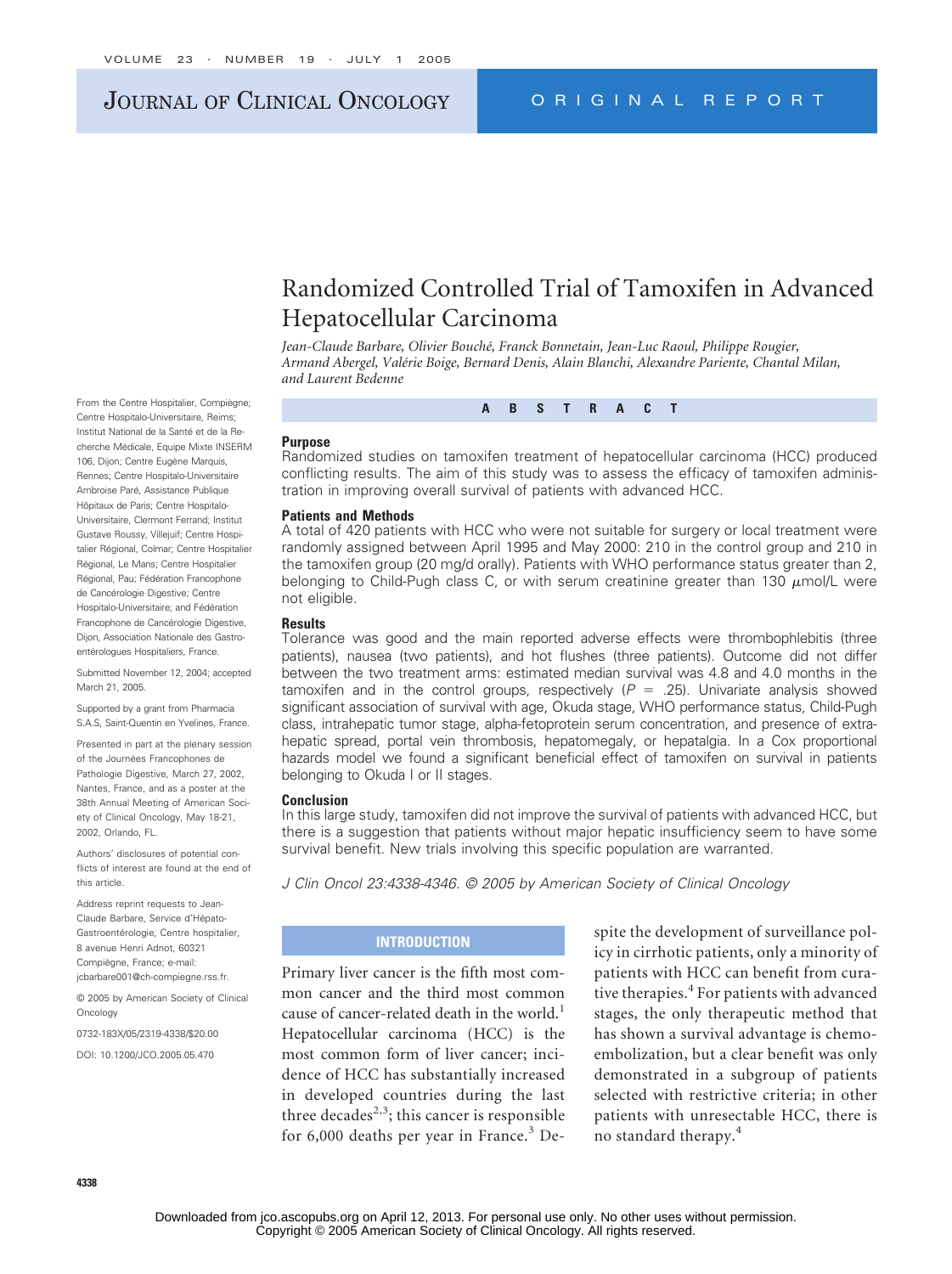Several lines of evidence have suggested an association between estrogen and liver cancer and an eventual role of tamoxifen in the treatment of inoperable HCC. Estrogen receptors are expressed in normal human liver, in chronic hepatitis, in benign hepatic tumor tissues, and (although rarely and at a low concentration) in HCC tumoral tissues.<sup>5</sup> Experimentally, estrogens are involved in stimulating hepatocyte proliferation in vitro and may act as liver tumor inducers or promoters in vivo.<sup>6</sup> The persistent administration of estrogens, particularly in the form of oral contraceptive, has been associated with an increased incidence of hepatic adenomas and with a small increased incidence of HCC.<sup>5</sup> The antiestrogenic compound tamoxifen has been shown to reduce the level of estrogen receptors in the liver, and to inhibit both hepatocyte proliferation after partial hepatectomy and HCC cell growth even through an estrogen-receptor–independent mechanism.7 Variant estrogen receptors may be found in HCC, and are a strong prognostic factor for survival and determining response to antiestrogen therapy.8

From a clinical point of view, rare reports exist of regression of HCC during tamoxifen therapy,<sup>9</sup> but several comparative trials were conducted since 1990. When the present study was initiated in 1994, the results of three comparative trials were available showing a survival benefit in patients with advanced HCC treated with tamoxifen<sup>10-12</sup>; despite additional publication of large comparative studies that clearly were negative in terms of survival,  $13-18$  we decided not to close our study because of the following considerations: a limited number of patients were included in the initial studies; it was considered overall that the studies gave conflicting results, so that the use of tamoxifen therapy showed a large development in clinical practice; and above all, we considered the lack of evaluation of tamoxifen in patients with HCC that had developed in nonviral cirrhosis. The aim of our multicenter trial was to assess the efficacy of tamoxifen administration in improving overall survival in patients with advanced HCC who were not suitable for specific therapies.

# **PATIENTS AND METHODS**

# *Patient Characteristics*

The study conformed to the principles of the Declaration of Helsinki and Good Clinical Practice guidelines. The protocol was reviewed and approved by the Ethics Review Committee of Picardie, Amiens, France. All patients provided written informed consent before enrollment onto the trial.

Eligibility criteria were HCC not suitable for surgical resection, liver transplantation, percutaneous ablation, or transarterial chemoembolization. Diagnosis of HCC was either cytologically or histologically confirmed, or made by the association of an established diagnosis of cirrhosis; demonstration in ultrasonography, and/or computed tomography scan, and/or MRI of a space-

occupying lesion having an image consistent with the diagnosis of HCC; and persistently elevated alpha-fetoprotein (AFP) values above 500  $\mu$ g/L. Exclusion criteria were age younger than 18 years, a serum creatinine greater than 130  $\mu$ mol/L, a Child-Pugh class C, a WHO performance status greater than 2, and prior treatment with tamoxifen.

Between April 1995 and May 2000, 420 eligible patients from 78 French institutions were randomly assigned. Two hundred ten patients were assigned to the tamoxifen and the 210 patients were assigned to the control group. According to patient recruitment, we have defined a center variable: small centers included fewer than six patients and the other centers included six or more patients.

As shown in Tables 1 and 2, patients and tumor characteristics were well balanced between the two treatment groups. The mean age was 67.4 years (standard deviation [SD], 0.4 years). Most patients were men with underlying alcoholic cirrhosis. In both arms, cytologic or histologic tumor diagnosis was performed in a majority of patients. Previous treatments such as surgery, chemoembolization, percutaneous ethanol injection, or systemic chemotherapy were performed in 61 patients (14.5%).

# *Study Design and Random Assignment*

Two French cooperative groups, Fédération Francophone de Cancérologie Digestive (FFCD) and Association Nationale des Gastroentérologues Hospitaliers, opened this multicenter phase III trial with two treatment arms. Between April 1995 and May 2000, eligible patients were registered at the FFCD center. They were randomly assigned between tamoxifen (study arm) and symptomatic treatment (control arm). Stratification was performed according to the institution guidelines, the type of prior treatment of HCC (none *v* surgery *v* chemoembolization *v* percutaneous ablation), the Okuda stage (stage I *v* II *v* III), and the WHO performance status (0/1 *v* 2).

# *Treatment*

In the study group, tamoxifen was given orally at 20 mg per day (Kessar; Pharmacia S.A.S, Saint-Quentin en Yvelines, France) from the date of random assignment until death or inability to swallow the drug. Toxicity and patient's refusal were reasons for discontinuing or stopping treatment. All patients in the study group and in the control group received best supportive care and appropriate management of the liver disease as usually practiced in the individual centers; hormonal therapy, except tamoxifen in the study group, was the only forbidden medication.

# *Study Evaluations*

The degree of liver function and the tumoral stage were evaluated according to the Child-Pugh classification<sup>19</sup> and the Okuda system, respectively.<sup>20</sup> Before random assignment, age, sex, diagnosis, and etiology of cirrhosis were assessed. Clinical examination and blood samples were obtained for blood cell counts; prothrombin time; serum creatinine; serum albumin; serum bilirubin; AST and ALT; alkaline phosphatase; gamma-glutamyl transpeptidase (GGT), hepatitis B surface antigen; anti–hepatitis B core, anti–hepatitis B surface, and anti–hepatitis C virus antibodies; and AFP determinations. Child-Pugh score and WHO performance status were staged. Thoracic fluoroscopy, upper GI tract endoscopic examination, and abdominal computed tomography scan were also obtained. Health-related quality of life was evaluated by the Spitzer quality-oflife index, which is a cancer-specific quality-of-life measurement. A score of 0 (worst) to 10 (best) was calculated after the patient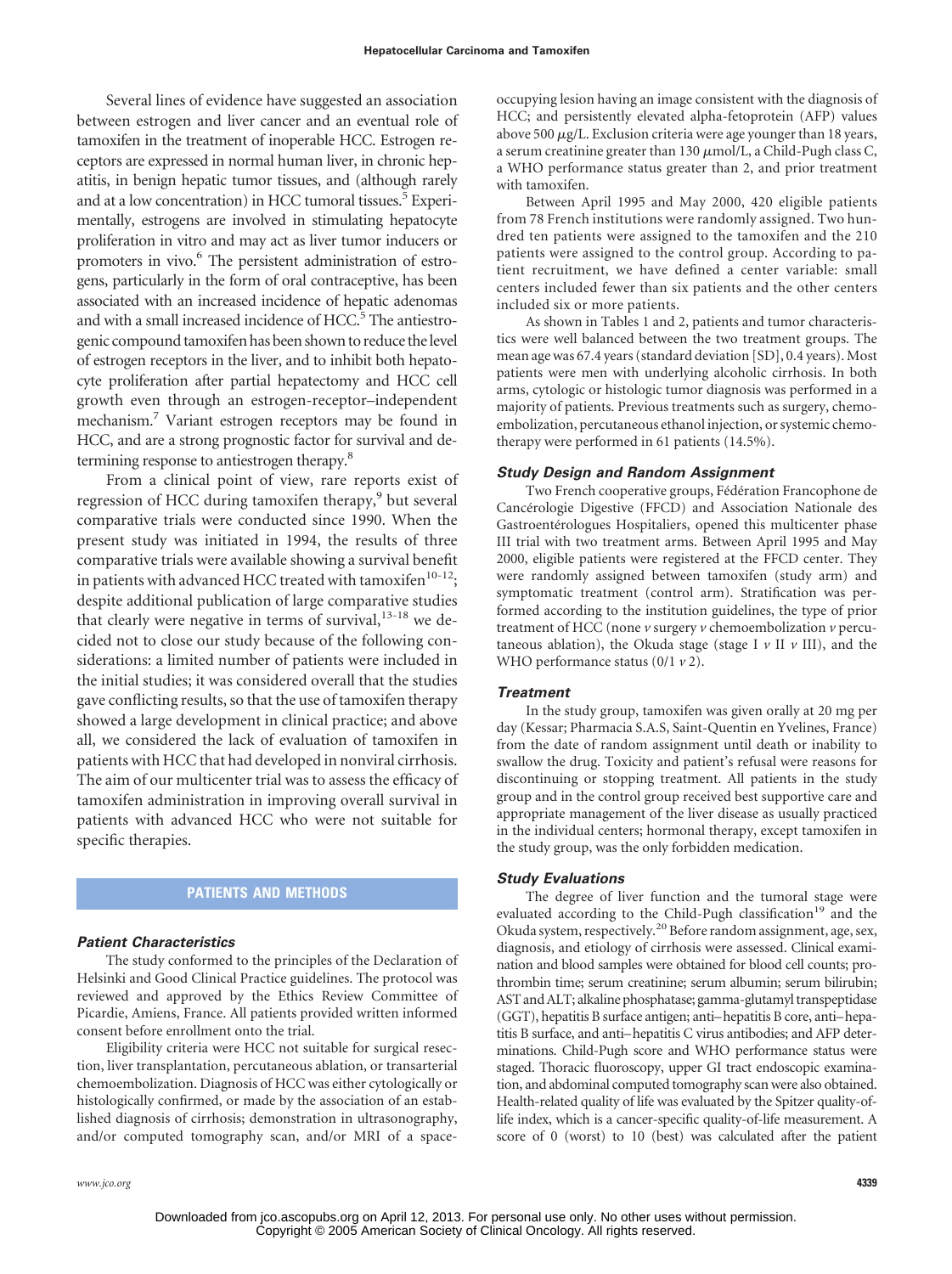| Table 1. Baseline Patient Characteristics     |                          |             |                    |                        |                |  |
|-----------------------------------------------|--------------------------|-------------|--------------------|------------------------|----------------|--|
|                                               | Tamoxifen<br>$(n = 210)$ |             |                    | Control<br>$(n = 210)$ |                |  |
| Characteristic                                | No. of<br>Patients       | $\%$        | No. of<br>Patients | $\%$                   | $\overline{P}$ |  |
| Age, years                                    |                          |             |                    |                        |                |  |
| Mean<br><b>SD</b>                             | 67.5<br>0.6              |             | 67.3<br>0.6        |                        | .76            |  |
| Male sex                                      | 186                      | 88.6        | 189                | 90.0                   | .64            |  |
| Underlying cirrhosis<br>Etiology of cirrhosis | 190                      | 90.5        | 182                | 86.7                   | .22            |  |
| Alcohol                                       | 139                      | 73.2        | 142                | 78.0                   | .78            |  |
| Hepatitis C virus                             | 26                       | 13.7        | 20                 | 11.0                   |                |  |
| Hepatitis B virus                             | 11                       | 5.8         | 11                 | 6.0                    |                |  |
| Other                                         | 8                        | 4.2         | 5                  | 2.8                    |                |  |
| Unknown                                       | 6                        | 3.2         | 4                  | 2.2                    |                |  |
| Child-Pugh class                              |                          |             |                    |                        |                |  |
| A                                             | 102                      | 48.6        | 105                | 50.0                   | .25            |  |
| B                                             | 86                       | 41.0        | 93                 | 44.3                   |                |  |
| C                                             | 17                       | 8.1         | 9                  | 4.3                    |                |  |
| Unknown                                       | 5                        | 2.4         | 3                  | 1.4                    |                |  |
| WHO performance<br>status                     |                          |             |                    |                        |                |  |
| $\Omega$                                      | 46                       | 21.9        | 31                 | 14.8                   | .15            |  |
| 1                                             | 99                       | 47.1        | 112                | 53.3                   |                |  |
| $\overline{2}$                                | 65                       | 31.0        | 67                 | 31.9                   |                |  |
| <b>Ascites</b>                                |                          |             |                    |                        |                |  |
| None                                          | 139                      | 66.2        | 137                | 65.2                   | .36            |  |
| Mild<br>Moderate                              | 57<br>14                 | 27.1<br>6.7 | 54<br>19           | 25.7<br>9.1            |                |  |
| Encephalopathy                                |                          |             |                    |                        |                |  |
| Present                                       | 4                        | 1.9         | 3                  | 1.4                    | .99            |  |
| Absent                                        | 206                      | 98.1        | 207                | 98.6                   |                |  |
| Hepatomegaly                                  |                          |             |                    |                        |                |  |
| Present                                       | 154                      | 73.3        | 168                | 80.0                   | .12            |  |
| Absent                                        | 56                       | 26.7        | 42                 | 20.0                   |                |  |
| Hepatalgia                                    |                          |             |                    |                        |                |  |
| Present                                       | 43                       | 20.5        | 66                 | 31.4                   | .01            |  |
| Absent                                        | 167                      | 79.5        | 144                | 68.6                   |                |  |
| Prothrombin time, %                           |                          |             |                    |                        |                |  |
| >65                                           | 157                      | 75.9        | 166                | 79.8                   | .57            |  |
| 40-65                                         | 48                       | 23.1        | 41                 | 19.7                   |                |  |
| < 40                                          | 2                        | 1.0         | 1                  | 0.5                    |                |  |
| Serum bilirubin, µmol/L                       |                          |             |                    |                        |                |  |
| $<$ 35                                        | 160                      | 77.7        | 158                | 76.3                   | .86            |  |
| 35-50                                         | 17                       | 8.2         | 16                 | 7.7                    |                |  |
| > 50<br>Serum albumin, g/L                    | 29                       | 14.1        | 33                 | 15.9                   |                |  |
| < 28                                          | 48                       | 23.7        | 24                 | 11.5                   | .004           |  |
| 28-35                                         | 77                       | 37.9        | 100                | 48.1                   |                |  |
| >35                                           | 78                       | 38.4        | 84                 | 40.4                   |                |  |
| Abbreviation: SD, standard deviation.         |                          |             |                    |                        |                |  |

answered the five items of the questionnaire in the areas of activity, daily life, health perceptions, social support, and behavior. Each area was assessed with one item, rated on a 3-point scale.<sup>21</sup>

Patient follow-up was planned every 3 months until death or treatment was stopped; at each follow-up, clinical examination and blood samples were obtained for blood cell count, prothrombin time, serum creatinine, serum albumin, serum bilirubin, ALT

|                                 | Tamoxifen<br>$(n = 210)$ |      | Control<br>$(n = 210)$ |      |                |  |
|---------------------------------|--------------------------|------|------------------------|------|----------------|--|
| Characteristic                  | No. of<br>Patients       | $\%$ | No. of<br>Patients     | $\%$ | $\overline{P}$ |  |
| Type of diagnosis               |                          |      |                        |      |                |  |
| Cytlologic or histologic        | 122                      | 58.1 | 130                    | 61.9 | .43            |  |
| Imaging + AFP $>$ 500 $\mu$ g/L | 88                       | 41.9 | 80                     | 38.1 |                |  |
| Okuda stage                     |                          |      |                        |      |                |  |
| L                               | 71                       | 33.8 | 74                     | 35.2 | .86            |  |
| Ш                               | 119                      | 56.7 | 119                    | 56.7 |                |  |
| Ш                               | 20                       | 9.5  | 17                     | 8.1  |                |  |
| AFP categories, $\mu$ g/L       |                          |      |                        |      |                |  |
| $\leq 5$                        | 42                       | 20.5 | 59                     | 28.9 | .12            |  |
| 6-250                           | 59                       | 28.8 | 63                     | 30.9 |                |  |
| 251-5,000                       | 63                       | 30.7 | 53                     | 26.0 |                |  |
| > 5,000                         | 41                       | 20.0 | 29                     | 14.2 |                |  |
| Portal vein thrombosis          |                          |      |                        |      |                |  |
| Absent                          | 122                      | 58.7 | 129                    | 62.6 | 41             |  |
| Present                         | 86                       | 41.3 | 77                     | 37.4 |                |  |
| Involved liver volume, %        |                          |      |                        |      |                |  |
| $\leq 50$                       | 148                      | 70.5 | 141                    | 67.1 | .76            |  |
| > 50                            | 62                       | 29.5 | 69                     | 32.9 |                |  |
| Metastatic spread               |                          |      |                        |      |                |  |
| Absent                          | 174                      | 82.9 | 174                    | 82.9 | .99            |  |
| Present                         | 36                       | 17.1 | 36                     | 17.1 |                |  |
| Previous treatment              |                          |      |                        |      |                |  |
| None                            | 181                      | 86.2 | 179                    | 85.2 | .78            |  |
| Surgery                         | 8                        | 3.8  | 8                      | 3.8  | .88            |  |
| Chemoembolization               | 14                       | 6.7  | 14                     | 6.7  | .81            |  |
| Percutaneous ethanol injection  | 7                        | 3.3  | 8                      | 3.8  | .88            |  |
| Systemic chemotherapy           | $\overline{0}$           | 0.0  | $\overline{2}$         | 0.9  | .16            |  |

and AST, alkaline phosphatase, and GGT; Child-Pugh score, WHO performance status, and Spitzer quality-of-life index were also assessed.

Information on toxicity and adverse events was systematically collected during treatments. We report those potentially due to tamoxifen treatment and not those probably due to tumoral progression or underlying cirrhosis.

### *Statistical Analysis*

The primary end point was overall survival (OS). The planned sample size of 420 patients was calculated with a twotailed type I error of 5% and a statistical power of 80%, and the following hypotheses: an expected median survival of 6 months in the control group and 8 months in the tamoxifen-treated group. The patients were recruited during 36 months and a minimal duration of 12 months of follow-up was planned. OS was defined as the interval between the date of random assignment to treatment and the date of death or the last follow-up information for living patients. Data were analyzed on in intentto-treat principle.

At inclusion, the clinical variables were described as mean  $(\pm$  SD) or frequencies, and respectively compared with the Student's *t* test or the Pearson  $\chi^2$ .

Survival curves were estimated by the Kaplan-Meier method and compared by the log-rank test. Relative hazard of death and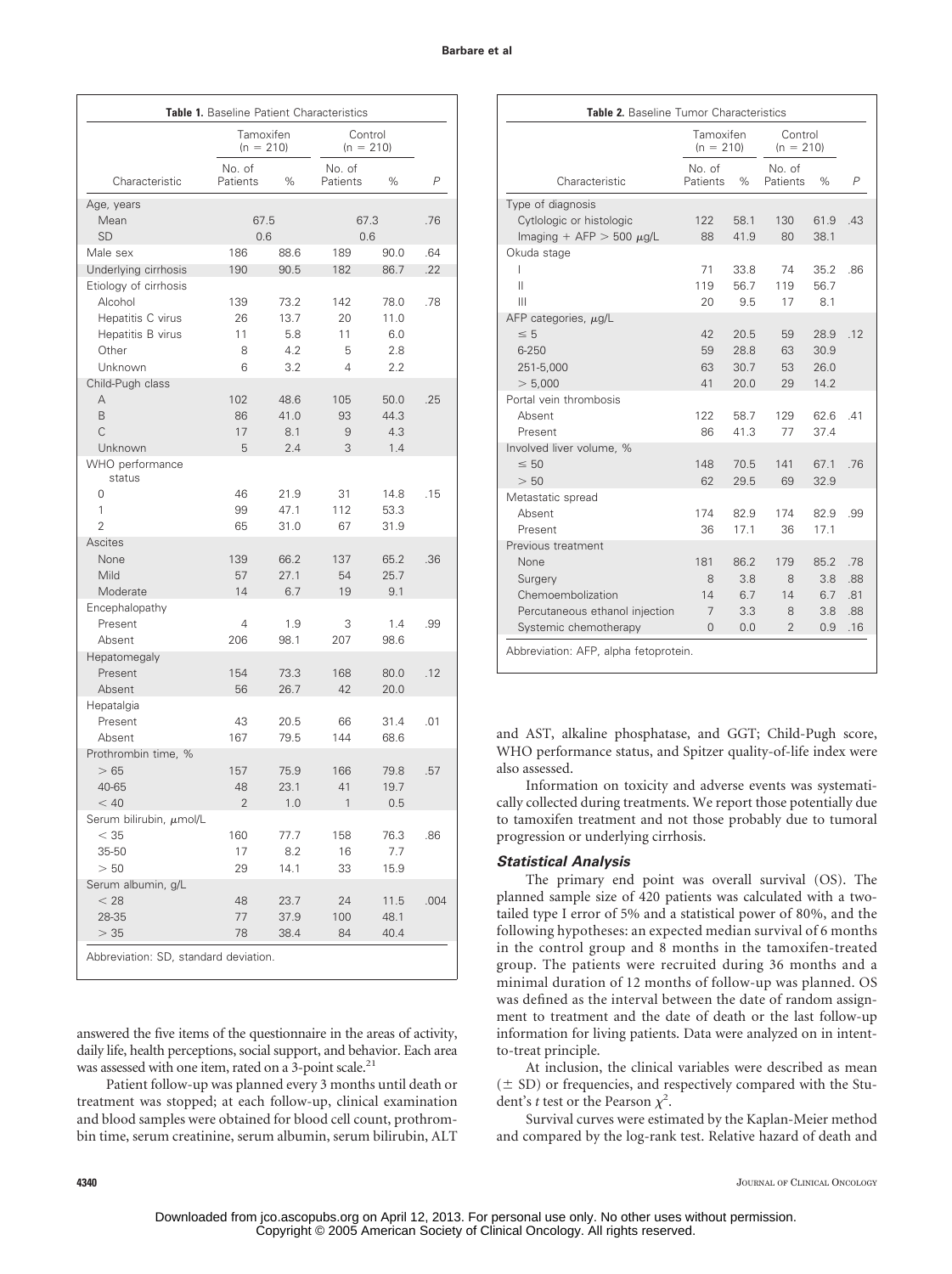95% CI adjusted by the main prognostic factors were estimated by Cox's proportional hazards model. An exploratory subgroup analysis was also performed among patients with Okuda I or II stages. The Spitzer quality-of-life index was described and compared at baseline and during 9 months (three follow-up assessments) in each arm. A mean difference among available scores was calculated and compared between baseline and each of these follow-up assessments.

# **RESULTS**

# *Treatment*

Among the 210 patients assigned to receive tamoxifen, 14 (6.6%) have stopped taking the drug. The other 96 patients continued until death or until they were unable to swallow. The reasons for discontinuing tamoxifen were toxicity ( $n = 6$ ), refusal ( $n = 4$ ), and severe intercurrent extrahepatic disease ( $n = 4$ ). Of 210 patients enrolled onto the control group, five (2.4%) took tamoxifen.

# *Toxicity*

Eleven (5.2%) patients have developed a tamoxifenrelated toxicity. Reported adverse effects were thrombophlebitis (three patients); hot flushes (three patients); nausea (two patients); and dizziness, headache, and sexual impotence (one patient each).

# *Survival*

By November 15, 2000, 392 patients (93.3%) had died. The main causes of death (listed in Table 3) were tumor progression and hepatorenal syndrome. According to treatment arm, there were no differences in overall survival (Fig 1): estimated median survival was 4.8 months (SD, 0.6 months) and 4.0 months (SD, 0.5 months) in the tamoxifen and in the control groups, respectively  $(P = .25)$ , and the 1-year survival probability was 22.8% (SD, 3.0%) and 19.9% (SD, 2.8%), respectively. Univariate analysis showed significant association of survival with age, Okuda stage, WHO performance status, Child-Pugh class, intrahepatic tumor stage, presence of extrahepatic spread of the tumor, presence of portal vein thrombosis, AFP serum concentration, and presence of hepatomegaly or hepatalgia (Table 4).

|                        | Tamoxifen          |      | Control            |      |     |
|------------------------|--------------------|------|--------------------|------|-----|
| Cause of Death         | No. of<br>Patients | $\%$ | No. of<br>Patients | $\%$ | P   |
| Total deaths           | 194                |      | 198                |      |     |
| Deaths of known origin | 175                |      | 172                |      |     |
| Tumor progression      | 110                | 62.9 | 114                | 66.3 | .86 |
| Hepatorenal syndrome   | 64                 | 36.6 | 64                 | 372  | .89 |
| GI bleeding            | 28                 | 16.0 | 29                 | 16.9 | .95 |
| Metastasis             | 20                 | 11.4 | 24                 | 14 N | .57 |
| Other                  | 37                 | 21.1 | 34                 | 19.8 | .63 |

*www.jco.org* **4341**

After adjustment for prognostic factors, in comparison with the control group, patients receiving tamoxifen had a lesser probability of death. However, this relative hazard ratio of death among overall patients was not significant (hazard ratio, 0.83; 95% CI, 0.68 to 1.02; *P* = .074; Table 5). The clinical factors that independently influenced OS were Okuda stage, AFP serum concentration, WHO performance status, portal vein thrombosis, and hepatomegaly (Table 5). In comparison with the Okuda I patients, the Okuda II and Okuda III patients have a significantly greater risk of death: relative risk (RR), 1.51 (95% CI, 1.20 to 1.90) and RR, 3.03 (95% CI, 2.07 to 4.43), respectively. AFP serum concentration greater than  $5 \mu g/L$  was significantly associated with a poor survival probability: the RR of death was 1.75 (95% CI, 1.32 to 2.32) for patients with AFP more than 5 and  $\leq$  250  $\mu$ g/L, and 1.89 (95% CI, 1.45 to 2.47) for patients with AFP more than 250  $\mu$ g/L. The presence of a portal vein thrombosis and hepatomegaly had a negative impact on OS: RR, 1.44 (95% CI, 1.16 to 1.79) and RR, 1.37 (95% CI, 1.07 to 1.77), respectively.

The results of exploratory analysis in patients belonging to Okuda I or II stages using a multivariate Cox proportional hazards model highlighted a significant beneficial effect of tamoxifen on OS: RR, 0.79 (95% CI, 0.4 to 0.98;  $P = .033$ ; Table 5). Despite this result, the same clinical factors in the overall patient analysis influenced survival probability: Okuda stage, AFP serum concentration, WHO performance status, portal vein thrombosis, and hepatomegaly (Table 5).

## *Quality of Life*

Data describing the Spitzer quality-of-life index at baseline and during follow-up are shown in Table 6. According to baseline, among patients with follow-up, the mean Spitzer index globally decreased during 9 months. In the tamoxifen and control group, the decrease in scores represented 11%  $(-1.14 \text{ points})$  and 9%  $(-0.93)$  of the theoretical range score, respectively.

# **DISCUSSION**

In our study, HCC patients treated with tamoxifen had the same OS as patients who never took this drug. The quality of life seemed to be similar. These negative results are consistent with the state of the art from literature regarding hormonal therapy of HCC.<sup>4</sup> In the 1990s, three controlled studies showed significantly improved survival in patients treated with tamoxifen.<sup>10-12</sup> Therefore, this drug has been widely used in clinical practice, especially because of its low cost, low incidence of adverse effects, and the lack of a potential useful therapeutic approach in patients with inoperable HCC. Then, two meta-analysis studies of the few available clinical trials reporting a significant 1-year survival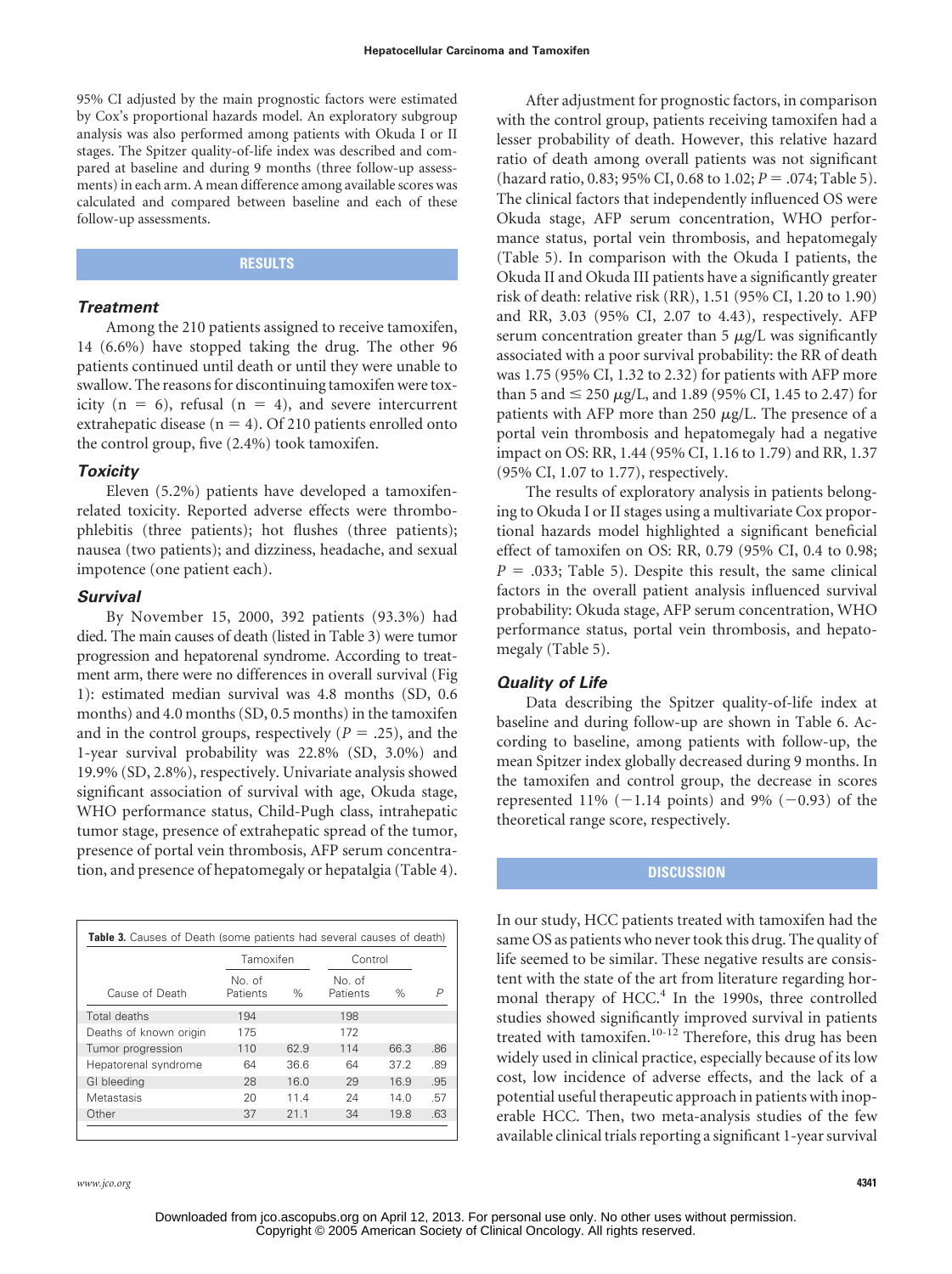

**Fig 1.** Kaplan and Meier estimated probability of survival in patients administrated tamoxifen (n = 210) and in controls (n = 210).

advantage with tamoxifen seemed to confirm the initial reports. $^{22,23}$  It must be emphasized that the positive studies suffered from important statistical bias: two were nonblinded studies,<sup>10,11</sup> one was not a randomized study,<sup>10</sup> and above all, they included a small number of patients (38, 36, and 22 patients, respectively), causing a high type I risk.

In 1995, a somewhat confusing result was obtained from a study reporting a significant improvement of 1-year survival rate without improvement of the median survival time in patients treated with tamoxifen.<sup>14</sup> From 1995 to 2002, five large negative randomized studies (four of which were double-blind trials) from a total of 1,144 patients were clearly negative in terms of survival and contradicted the promising results reported in the 1990s.<sup>13-18</sup> Finally, the updating of one previous meta-analysis, $15$  the 5-year results of a previously negative randomized trial, $^{24}$  and the recent publication of a negative meta-analysis including all randomized studies confirm that tamoxifen imparts no antitumoral effect and no survival benefit in patients with HCC.<sup>25</sup>

The publication in the recent 10 years of conflicting and confusing results from a clinical point of view, and the great number of studies needed before a final conclusion can be drawn, must serve as a strong incitement for the readers to focus high-quality trials and for the researchers to plan clinical trials. This conclusion is in accordance with the recommendations of the Barcelona-2000 European Association for the Study of the Liver conference regarding the necessity to assess efficacy of treatment of HCC in multicenter, large, randomized controlled trials.<sup>26</sup>

In comparison with other large, randomized, negative studies, our trial included somewhat different patients: in the Cancer of the Liver Italian Program (CLIP) study, the patients were not exclusively in palliative condition, as were our patients (47% of the 237 patients in the CLIP study were administered tamoxifen associated with a locoregional treatment, and median survival in the control group was 16 months).<sup>15</sup> Our study was conducted in the French population in which HCC is mainly developed in alcoholic cirrhosis, whereas previous studies essentially focused on HCC developed in postviral cirrhosis.11,13-15,17,18 The multivariate analyses highlighted the same prognostic factors as the other studies, suggesting robustness of our data and our results. Okuda stage, AFP serum concentration, WHO performance status, portal vein thrombosis, and hepatomegaly were the main clinical factors influencing OS.

Our study may have some limitations. First, it was not a double-blind trial versus placebo, but this deficiency is probably of marginal importance in a study for which the sole criterion was global survival. Second, there was no evaluation of objective response according to radiologic or biochemical criteria; in a phase II study and in many phase III studies, including the positive studies, it was reported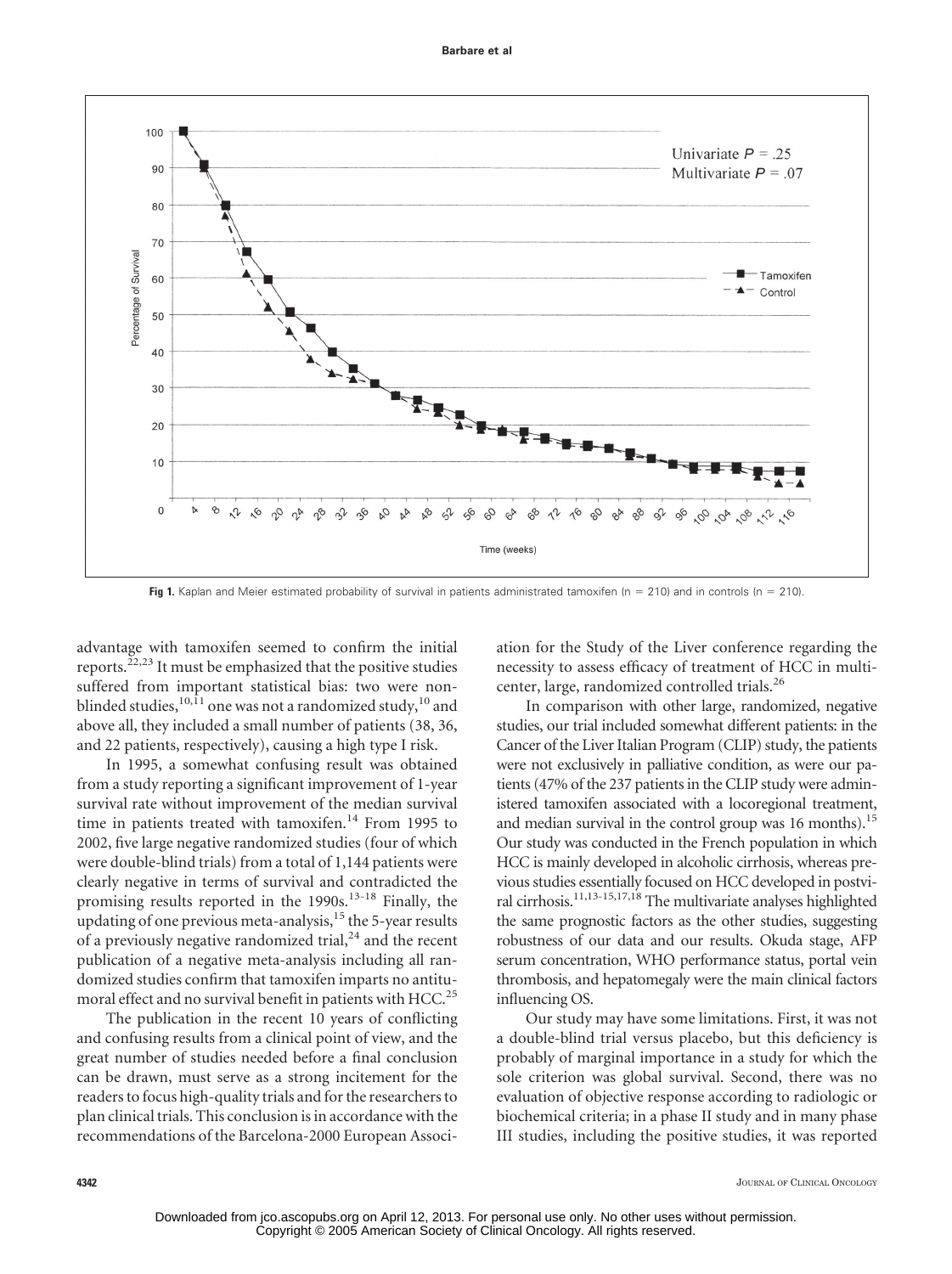| Table 4. Overall Survival According to Patients' Baseline Characteristics<br>in Univariate Analysis |                             |           |       |  |  |  |
|-----------------------------------------------------------------------------------------------------|-----------------------------|-----------|-------|--|--|--|
| <b>Baseline Parameters</b>                                                                          | Median Survival<br>(months) | <b>SD</b> | P     |  |  |  |
| Sex                                                                                                 |                             |           |       |  |  |  |
| Male                                                                                                | 4.2                         | 0.3       | .43   |  |  |  |
| Female                                                                                              | 6.5                         | 1.6       |       |  |  |  |
| Center                                                                                              |                             |           |       |  |  |  |
| Small, $<$ 6 patients                                                                               | 4.1                         | 0.2       | .047  |  |  |  |
| Others, $\geq 6$ patients                                                                           | 5.6                         | 0.4       |       |  |  |  |
| Age, years                                                                                          |                             |           |       |  |  |  |
| < 70                                                                                                | 3.4                         | 0.4       | .0012 |  |  |  |
| $\geq 70$                                                                                           | 5.9                         | 0.7       |       |  |  |  |
| Okuda stage                                                                                         |                             |           |       |  |  |  |
| L                                                                                                   | 7.6                         | 1.8       | .0001 |  |  |  |
| Ш                                                                                                   | 3.9                         | 0.4       |       |  |  |  |
| Ш                                                                                                   | 1.4                         | 0.2       |       |  |  |  |
| WHO performance status                                                                              |                             |           |       |  |  |  |
| 0                                                                                                   | 8.5                         | 0.9       | .0001 |  |  |  |
| 1                                                                                                   | 4.3                         | 0.3       |       |  |  |  |
| $\overline{2}$                                                                                      | 2.4                         | 0.3       |       |  |  |  |
| Child-Pugh class                                                                                    |                             |           |       |  |  |  |
| А                                                                                                   | 5.9                         | 0.6       | .0001 |  |  |  |
| B                                                                                                   | 3.1                         | 0.4       |       |  |  |  |
| C                                                                                                   | 1.5                         | 0.8       |       |  |  |  |
| Metastatic spread                                                                                   |                             |           |       |  |  |  |
| Absent                                                                                              | 4.4                         | 0.4       | .007  |  |  |  |
| Present                                                                                             | 3.3                         | 0.9       |       |  |  |  |
| AFP, $\mu$ g/L                                                                                      |                             |           |       |  |  |  |
| $\leq 5$                                                                                            | 8.2                         | 1.3       | .0001 |  |  |  |
| $\leq 250$                                                                                          | 4.1                         | 0.5       |       |  |  |  |
| > 250                                                                                               | 3.5                         | 0.5       |       |  |  |  |
| Treatment                                                                                           |                             |           |       |  |  |  |
| Tamoxifen                                                                                           | 4.8                         | 0.6       | .25   |  |  |  |
| Control                                                                                             | 4.0                         | 0.5       |       |  |  |  |
| Hepatomegaly                                                                                        |                             |           |       |  |  |  |
| Present                                                                                             | 2.9                         | 1.0       | .0002 |  |  |  |
| Absent                                                                                              | 8.5                         | 0.3       |       |  |  |  |
| Hepatalgia                                                                                          |                             |           |       |  |  |  |
| Present                                                                                             | 2.5                         | 0.4       | .0005 |  |  |  |
| Absent                                                                                              | 5.1                         | 0.3       |       |  |  |  |
| Prior treatment                                                                                     |                             |           |       |  |  |  |
| None                                                                                                | 4.2                         | 0.3       | .32   |  |  |  |
| Yes                                                                                                 | 5.7                         | 0.7       |       |  |  |  |
| Involved liver volume, %                                                                            |                             |           |       |  |  |  |
| $\leq 50$                                                                                           | 5.0                         | 0.5       | .0001 |  |  |  |
| > 50                                                                                                | 3.4                         | 0.6       |       |  |  |  |
| Portal vein thrombosis                                                                              |                             |           |       |  |  |  |
| Absent                                                                                              | 5.9                         | 0.5       | .0001 |  |  |  |
| Present                                                                                             | 2.9                         | 0.3       |       |  |  |  |
|                                                                                                     |                             |           |       |  |  |  |

that this event is extremely rare.<sup>10,11,13,14,17</sup> Third, we choose not to perform the assessment of estrogen receptors in the tumors because we considered that the cost of the procedure and the need for liver biopsy might reduce the inclusion rate in the trial.

At the beginning our trial, it seemed that the priority was to conduct promptly an easy to perform trial, in terms of feasibility and cost, to solve the conflicting results of published data. According to eligibility criteria, 23 patients (10.5%) in the tamoxifen group and 12 patients (5.7%) in the control group, respectively, belonged to the Child-Pugh class C or had an undetermined Child-Pugh score at the date of inclusion. However, these patients were considered initially by the investigators to have fulfilled the inclusion criteria. We have ultimately decided to include these patients in our analysis because they represented only a minority of patients and were well balanced in the two arms of the study. Although randomization globally allowed a wellbalanced repartition of patients and tumor characteristics between the two groups, it is noteworthy that serum albumin was significantly lower in the treatment group. However, it is unlikely that this difference counteracted the results of the trial. On one hand, other parameters assessing hepatic function, and particularly the most valid means of assessing prognosis in patients with cirrhosis—the Child-Pugh classification—were equally divided among the two groups. On the other hand, all parameters assessing tumor development were well balanced. Finally, the dosage of 20 mg per day of tamoxifen may be considered low, but it is known that even a small dose of tamoxifen is able to block all of the estrogen receptors, and because this drug has a long biologic half-life, it accumulates during long-term administration, making the low doses relevant. $27$  Conversely the tamoxifen dosage was higher in three large negative studies,<sup>15-17</sup> and speculating on a therapeutic effect of tamoxifen independent of estrogen receptors, a recent trial evaluating the effect of high-dose tamoxifen found that it does not prolong survival and even may have a negative impact.<sup>18</sup>

It has been proposed that the growth of HCC is modulated by estrogens, offering the rationale for evaluating the efficacy of estrogen receptor blockage by tamoxifen. Lack of tamoxifen efficacy in terms of tumor growth and survival could be ascribed either to a low expression of estrogen receptors in HCC<sup>28</sup> or to the expression of mutated estrogen receptors, which is known to be associated with male sex, unfavorable prognosis, high tumoral growth, and inefficacy of tamoxifen.<sup>8</sup> However, a study recently suggested that the effect of tamoxifen treatment is not affected by the expression of hormone receptors.<sup>17</sup>

Despite these main results, we have observed a better survival in a subgroup of patients with relatively preserved condition as assessed by Okuda stage I or II. Because this is a result of subgroup analysis, this finding must be regarded with great caution. On one hand, a favorable influence of liver disease severity on the efficacy of tamoxifen treatment was not observed in previous studies.<sup>10,13-16</sup> On the other hand, this effect was demonstrated in an a posteriori defined group; the data cannot be considered as evidence in favor of treatment and only provides a rationale for testing tamoxifen in this subgroup of patients in a randomized controlled study. This positive result among Okuda I and

*www.jco.org* **4343**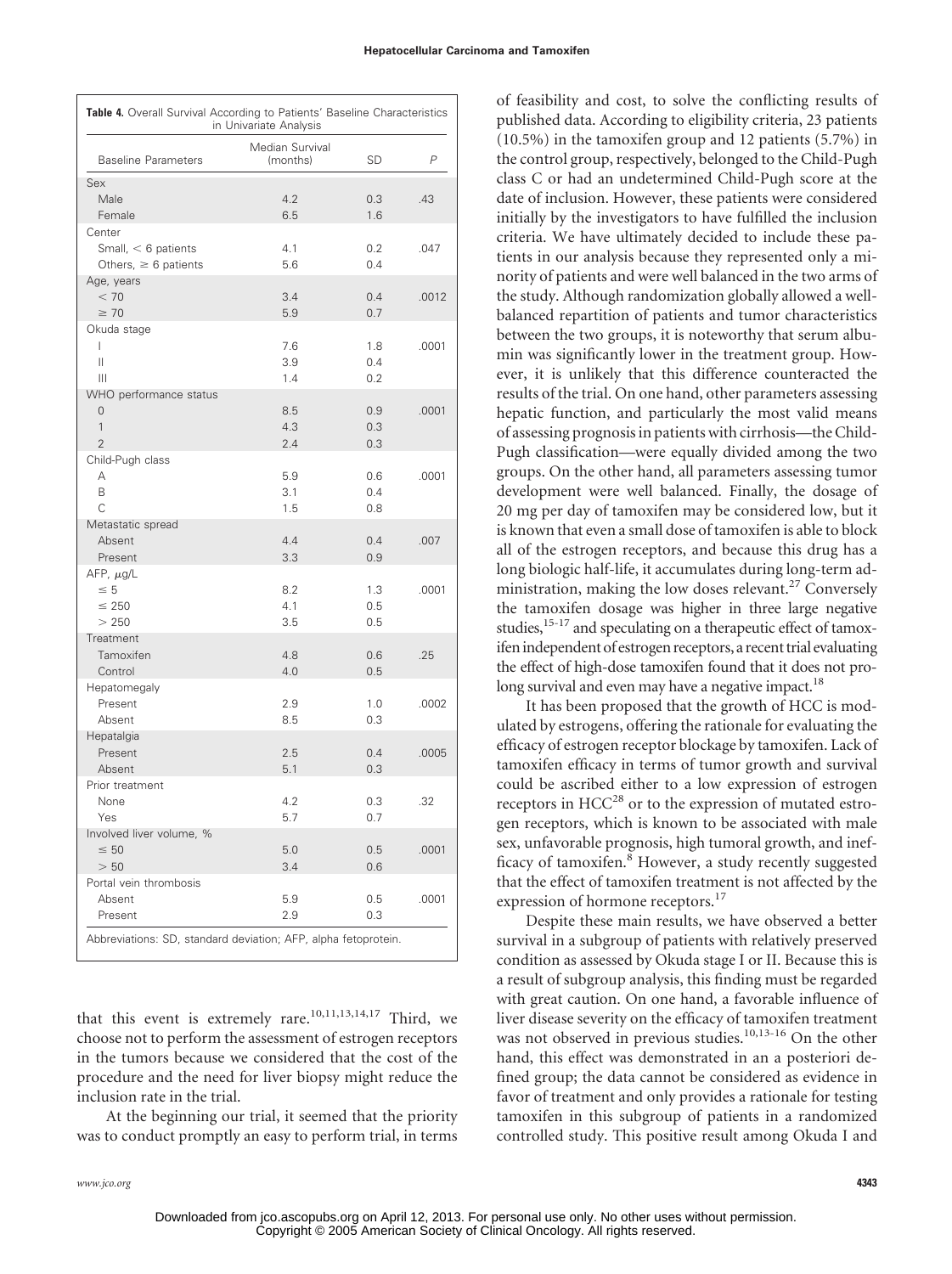#### **Barbare et al**

| Parameter                 |              | Model 1, Okuda I/II/III<br>$(n = 420)$ |                |              | Model 2, Okuda I/II<br>$(n = 383)$ |       |  |  |
|---------------------------|--------------|----------------------------------------|----------------|--------------|------------------------------------|-------|--|--|
|                           | <b>RR</b>    | 95% CI                                 | $\overline{P}$ | <b>RR</b>    | 95% CI                             | P     |  |  |
| Treatment                 |              |                                        |                |              |                                    |       |  |  |
| Control group             | $\mathbf{1}$ |                                        |                | $\mathbf{1}$ |                                    |       |  |  |
| Tamoxifen                 | 0.83         | 0.68 to 1.02                           | .074           | 0.79         | 0.64 to 0.98                       | .033  |  |  |
| Center                    |              |                                        |                |              |                                    |       |  |  |
| Others, $\geq 6$ patients | $\mathbf{1}$ |                                        |                | $\mathbf{1}$ |                                    |       |  |  |
| Small, $<$ 6 patients     | 1.10         | 0.90 to 1.35                           | .36            | 1.14         | 0.92 to 1.41                       | .24   |  |  |
| Sex                       |              |                                        |                |              |                                    |       |  |  |
| Female                    | $\mathbf{1}$ |                                        |                | $\mathbf{1}$ |                                    |       |  |  |
| Male                      | 1.39         | 1.00 to 1.94                           | .042           | 1.33         | 0.94 to 1.89                       | .09   |  |  |
| WHO performance status    |              |                                        |                |              |                                    |       |  |  |
| $\mathbf 0$               | $\mathbf{1}$ |                                        |                | $\mathbf{1}$ |                                    |       |  |  |
| $\mathbf{1}$              | 1.40         | 1.05 to 1.86                           | .02            | 1.37         | 1.02 to 1.83                       | .030  |  |  |
| $\overline{2}$            | 1.96         | 1.44 to 2.68                           | .0001          | 1.81         | 1.32 to 2.49                       | .0002 |  |  |
| Okuda stage               |              |                                        |                |              |                                    |       |  |  |
|                           | $\mathbf{1}$ |                                        |                | $\mathbf{1}$ |                                    |       |  |  |
| $\mathbf{H}$              | 1.51         | 1.20 to 1.90                           | .0004          | 1.55         | 1.23 to 1.95                       | .0002 |  |  |
| $\mathbf{III}$            | 3.03         | 2.07 to 4.43                           | .0001          |              |                                    |       |  |  |
| Hepatomegaly              |              |                                        |                |              |                                    |       |  |  |
| <b>No</b>                 | $\mathbf{1}$ |                                        |                | $\mathbf{1}$ |                                    |       |  |  |
| Yes                       | 1.37         | 1.07 to 1.77                           | .012           | 1.32         | 1.01 to 1.71                       | .035  |  |  |
| AFP, $\mu$ g/L            |              |                                        |                |              |                                    |       |  |  |
| $\leq 5$                  | $\mathbf{1}$ |                                        |                | $\mathbf{1}$ |                                    |       |  |  |
| $\leq 250$                | 1.75         | 1.32 to 2.34                           | .0001          | 1.83         | 1.36 to 2.47                       | .0001 |  |  |
| > 250                     | 1.89         | 1.45 to 2.47                           | .0001          | 1.98         | 1.50 to 2.62                       | .0001 |  |  |
| Portal vein thrombosis    |              |                                        |                |              |                                    |       |  |  |
| <b>No</b>                 | $\mathbf{1}$ |                                        |                | $\mathbf{1}$ |                                    |       |  |  |
| Yes                       | 1.44         | 1.16 to 1.79                           | .0011          | 1.66         | 1.33 to 2.07                       | .0001 |  |  |

II patients could be explained by the fact that Okuda III patients have a low probability to obtain a survival benefit. The potential antitumoral effect of tamoxifen could be counterbalanced by the negative impact of the disease evolution. For example, major vascular tumor invasion with or without hepatic failure could reduce the beneficial effect of tamoxifen. Another explanation could be that the clinical variability was more controlled without Okuda III patients. Another possible explanation is that statistical power was optimized. For example, we observed a larger number of patients who have elevated AFP greater than  $250 \mu g/L$  in the treatment than in control arm. In this regard, we discussed

| Follow-up                        | Tamoxifen Spitzer QoL Index |         |           | Control Spitzer QoL Index |         |           |                |
|----------------------------------|-----------------------------|---------|-----------|---------------------------|---------|-----------|----------------|
|                                  | No. of<br>Patients          | Mean    | <b>SD</b> | No. of<br>Patients        | Mean    | <b>SD</b> | $\overline{D}$ |
| <b>Baseline</b>                  | 180                         | 7.97    | 1.69      | 148                       | 8.04    | 1.48      | .72            |
| 3rd month                        | 147                         | 6.54    | 2.64      | 117                       | 6.82    | 2.48      | .57            |
| 6th month                        | 76                          | 6.59    | 2.65      | 70                        | 7.01    | 2.45      | .32            |
| 9th month                        | 43                          | 7.14    | 2.5       | 45                        | 7.11    | 2.49      | .46            |
| Mean difference between baseline |                             |         |           |                           |         |           |                |
| 3rd month                        | 147                         | $-1.43$ | 2.54      | 117                       | $-1.22$ | 2.17      | .49            |
| 6th month                        | 76                          | $-1.68$ | 2.83      | 70                        | $-1.12$ | 2.39      | .20            |
| 9th month                        | 43                          | $-1.14$ | 2.45      | 45                        | $-0.93$ | 2.31      | .69            |

**4344** JOURNAL OF CLINICAL ONCOLOGY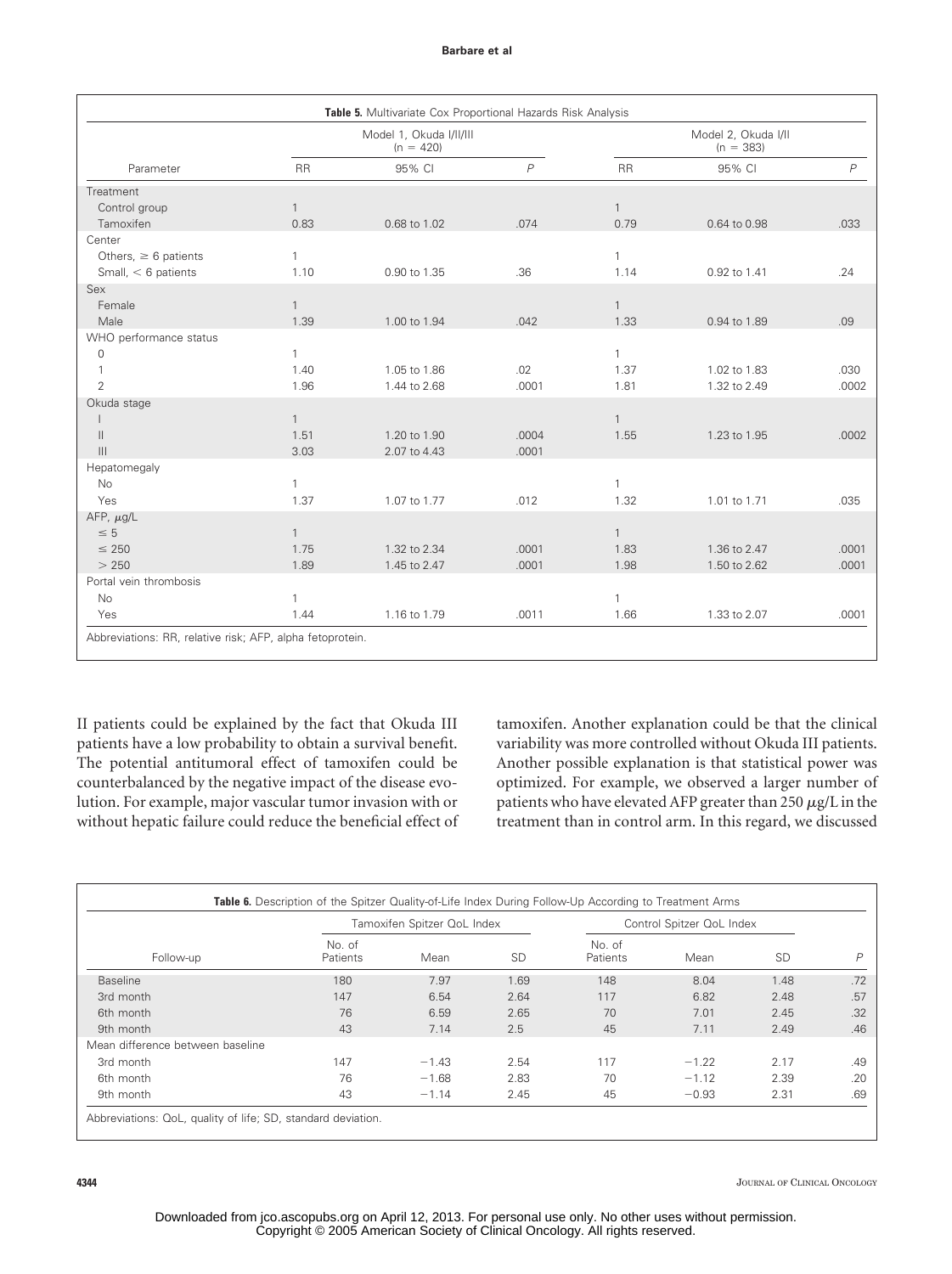pragmatically the interest of including Okuda III patients in our study and future studies.

In conclusion, this study confirmed that tamoxifen is not effective in prolonging survival of patients with advanced HCC in those with cirrhosis of various etiologies. The result of an experimental study supports a clinical trial of tamoxifen as a chemopreventive agent in humans with chronic liver disease.<sup>29</sup> From a practical point of view, HCC remains a significant clinical challenge; many patients are still diagnosed at a nonsurgical stage so that curative methods such as hepatic liver transplantation, hepatic resection, and percutaneous ablation can be proposed only to a minority of patients. For those patients diagnosed at an advanced stage, arterial chemoembolization has been demonstrated to prolong survival, but this method can be performed only among to a small proportion of asymptomatic patients with a preserved liver function. For other patients with advanced HCC there is no standard therapy, given that chemotherapy, interferon therapy, and antiandrogen therapy are ineffective.<sup>4</sup> Regarding tamoxifen, large clinical trials using somatostatin analogs do not seem to con-

#### **REFERENCES**

**1.** Parkin DM, Bray F, Ferlay J, et al: Estimating the world cancer burden: GLOBOCAN 2000. Int J Cancer 94:153-156, 2001

**2.** El-Serag HB, Davila JA, Petersen NJ, et al: The continuing increase in the incidence of hepatocellular carcinoma in the United States: An update. Ann Intern Med 139:817-823, 2003

**3.** Remontet L, Estève J, Bouvier A-M, et al: Cancer incidence and mortality in France over the period 1978-2000. Rev Epidemiol Sant é Publique 51:3-30, 2003

**4.** Llovet JM, Burroughs A, Bruix J: Hepatocellular carcinoma. Lancet 362:1907-1917, 2003

**5.** Clavière C, Bronowicki JP, Hudziak H, et al: Roles of sex steroids and their receptors in the pathophysiology of hepatocellular carcinoma. Gastroenterol Clin Biol 22:73-86, 1998

**6.** Francavilla A, Polimeno L, DiLeo A, et al: The effect of estrogen and tamoxifen on hepatocyte proliferation in vivo and in vitro. Hepatology 9:614-620, 1989

**7.** Jiang SY, Shyu RY, Yeh MY, et al: Tamoxifen inhibits hepatoma cell growth through an estrogen receptor independent mechanism. J Hepatol 23:712-719, 1995

**8.** Villa E, Moles A, Ferretti I, et al: Natural history of inoperable hepatocellular carcinoma: Estrogen receptors' status in the tumor is the strongest prognostic factor for survival. Hepatology 32:233-238, 2000

**9.** Macaigne G, Auriault ML, Boivin JF, et al: Regression of hepatocellular carcinoma under tamoxifen: Report of one case and review of the literature. Gastroenterol Clin Biol 26:1165-1167, 2002

**10.** Farinati F, Salvagnini M, de Maria N, et al: Unresectable hepatocellular carcinoma: A pro-

firm initial promising results of small randomized trials.<sup>30,31</sup> There is an obvious and urgent need for clinical trials evaluating new treatment options such as the novel targeted agents BAY 43-9006,<sup>32</sup> gefitinib,<sup>33</sup> and pravastatin.<sup>34</sup>

■■■

# *Acknowledgment*

We thank the following physicians for their participation to this study: N. Stremsdoerfer (Bourgoin Jallieu), O. Ink (Soissons), M. Ramdani (Béziers), H. Hamon (Valence), D. Vetter (Strasbourg), E. Beaujard (Alençon), G. Barjonnet (Coulommiers), P. Geoffroy (Epernay), G. Hecquet (Lille), J.F. Seitz (Marseille), B. Humeau (Les sables d'Olonne), C. Bories (Beauvais), J. Doll (Le Chesnay), B. Vedrenne (Meaux), A. Rotenberg (Dreux), J. Capdeville (Foix), J.P. Laffarge (La Roche sur Yon), P. Michel (Rouen). We also thank C. Girault for monitoring and collecting data.

# *Authors' Disclosures of Potential Conflicts of Interest*

The authors indicated no potential conflicts of interest.

spective controlled trial with tamoxifen. J Hepatol 11:297-301, 1990

11. Martinez Cerezo FJ, Tomàs A, Donoso L, et al: Controlled trial of tamoxifen in patients with advanced hepatocellular carcinoma. J Hepatol 20:702-706, 1994

**12.** Elba S, Giannuzzi V, Misciagna G, et al: Randomized controlled trial of tamoxifen versus placebo in inoperable hepatocellular carcinoma. Ital J Gastroenterol 26:66-68, 1994

**13.** Castells A, Bruix J, Bru C, et al: Treatment of hepatocellular carcinoma with tamoxifen: A double-blind placebo controlled trial in 120 patients. Gastroenterology 109:917-922, 1995

**14.** Manesis EK, Giannoulis G, Zoumboulis P, et al: Treatment of hepatocellular carcinoma with combined suppression and inhibition of sex hormones: A randomized controlled trial. Hepatology 21:1535-1542, 1995

**15.** CLIP Group: Tamoxifen in treatment of hepatocellular carcinoma: A randomised controlled trial. Lancet 352:17-20, 1998

**16.** Riestra S, Rodriguez M, Delgado M, et al: Tamoxifen does not improve survival of patients with advanced hepatocellular carcinoma. J Clin Gastroenterol 26:200-203, 1998

**17.** Liu CL, Fan ST, Oi-Lin Ng I, et al: Treatment of advanced hepatocellular carcinoma with tamoxifen and the correlation with expression of hormones receptors: A prospective randomized study. Am J Gastroenterol 95:218-222, 2000

**18.** Chow PKH, Tai BC, Tan CK, et al: Highdose tamoxifen in the treatment of inoperable hepatocellular carcinoma: A multicenter randomized controlled trial. Hepatology 36:1221-1226, 2002

**19.** Pugh RNH, Murray-Lyon IM, Dawson JL, et al: Transection of the oesophagus for bleeding oesophageal varices. Br J Surg 60:646-649, 1973

**20.** Okuda K, Ohtsuki T, Obata H, et al: Natural history of hepatocellular carcinoma and prognosis in relation to treatment. Cancer 56:918-926, 1985

**21.** Spitzer WO, Dobson AJ, Hall J, et al: Measuring the quality of life of cancer patients: A concise QL-index for use by physician. J Chronic Dis 34:585-597, 1981

**22.** Simonetti RG, Liberati A, Angiolini C, et al: Treatment of hepatocellular carcinoma: A systematic review of randomized controlled trials. Ann Oncol 8:117-136, 1997

**23.** Mathurin P, Rixe O, Carbonell N, et al: Review article: Overview of medical treatments in unresectable hepatocellular carcinoma-an impossible meta-analysis? Aliment Pharmacol Ther 12:111-126, 1998

**24.** Perrone F, Gallo C, Daniele B, et al: Tamoxifen in the treatment of hepatocellular carcinoma: 5-years results of the CLIP-1 multicentre randomised controlled trial. Curr Pharm Des 8:1013-1019, 2002

**25.** Llovet JM, Bruix J, for the Barcelona-Clinic-Liver Cancer Group: Systematic review of randomized controlled trials for unresectable hepatocellular carcinoma: Chemoembolization improves survival. Hepatology 37:429-442, 2003

**26.** Bruix J, Sherman M, Llovet JM, et al: Clinical management of hepatocellular carcinoma: Conclusions of the Barcelona-2000 EASL Conference. J Hepatol 35:421-430, 2001

**27.** Jordan VC: Antiestrogens in cancer treatment, in Stoll BA (ed): Endocrine Management of Cancer. Basel, Switzerland, Karger, 1988, pp 57-64

**28.** Nagasue N, Yu L, Yukala H, et al: Androgen and oestrogen receptors in hepatocellular